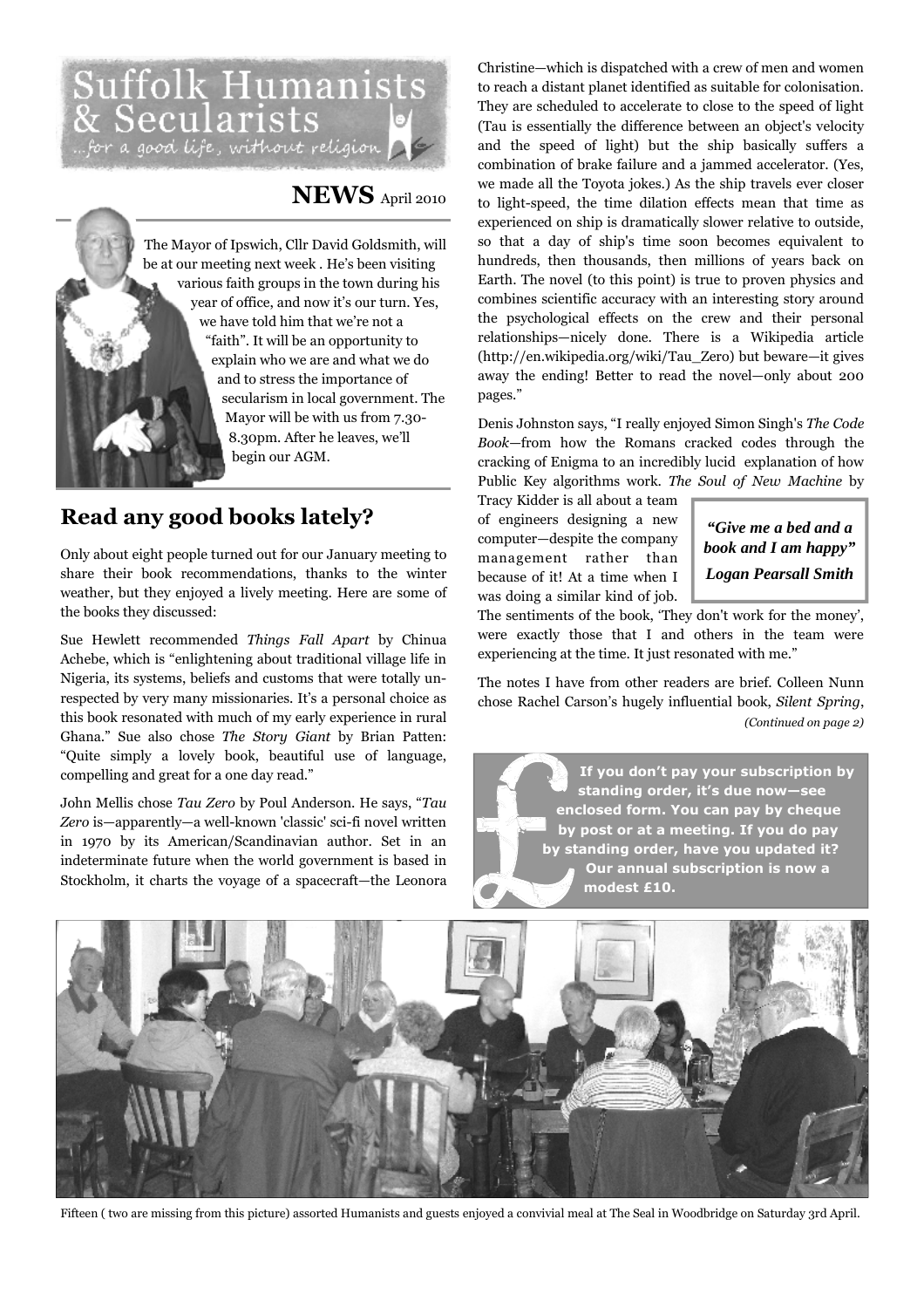# **Recommended reading**

#### *(Continued from page 1)*

published in 1962, which helped to launch the environment movement. Carson detailed the effect of pesticides (used prolifically at that time) on wildlife and the environment, particularly on birds.

Peter Davidson chose *The Pleasure of Finding Things Out* by Richard Feynman, a Nobel laureate who's been described as "One of the world's greatest theoretical physicists", and *The Meaning of Everything: The Story of the Oxford English Dictionary*, by Simon Winchester.

Andrew Morrison recommended *Songs of Distant Earth* by Arthur C Clarke, a science fiction novel described as "a poignant and vivid story of doomsday and beyond".

Marie Haworth's long list of favourite books included Barbara Kingsolver's *The Poisonwood Bible*, about an American Baptist missionary, Nathan Price, who drags his family off to the Belgian Congo in 1959. Ill-prepared and ignorant, they soon find that nothing is as they expected and from then on, things can only get worse. Marie also mentioned *The Boy in the Striped Pyjamas* by John Boyne, an account of Hitler's Germany and the "Jewish problem" from the point of view of a nine-year-old boy who befriends a boy called Shmuel, initially oblivious to what's going on around them.

I wasn't able to get to the meeting but if I had, I'd have recommended *The Suspicions of Mr Whicher, or the Murder at Road Hill House* by Kate Summerscale, winner of the BBC4 Samuel Johnson Prize 2008. It's an account of a real life murder mystery in 1860 that provoked national hysteria, and the attempt by Jack Whicher of Scotland Yard, one of the first police detectives, to solve it. *MN* 

# **AGM Reports**

#### **Secretary's Report—Denis Johnston**

Membership currently stands at 69. This is much the same as in previous years and suggests that the increase in our membership fee (from £5 to £10) has not affected numbers. I would like to thank Louise for maintaining such a detailed membership list.

Margaret has continued to provide a newsletter. Although most (60 or so) of our members prefer to receive a printed version by post more than a 100 more are sent by e-mail to members who prefer it, to affiliated organisations, and to supporters in the UK and abroad. All members with e-mail addresses also receive the BHA bulletins.

I get the occasional inquiry about membership and ceremonies but most users go straight to the celebrants – probably because the necessary information is available on the website.

Meetings: monthly meetings have been held every second Tuesday of the month at Pinewood Hall (at 7.30 in the lounge). The change to Pinewood was necessary because there were problems with reliable access to Castle Hill Community Centre. The meetings take many forms and have included invited speakers, brainstorming sessions, a 'book' event, and an 'ethical jury' event. Meetings usually finish before 10.00. We used to have a raffle to cover costs but we have changed this and each attendee is now asked to make a small donation. At present there are usually between ten and twenty regular attendees.

We have also held a number of informal lunchtime pub meetings usually at the Seal in Woodbridge and had a joint pub meeting with Cambridge Humanists in Bury St. Edmunds.

Executive Committee meetings were usually held every other month. These are now carried out over the Internet using Skype Conferencing facilities. This is a totally free service—if you already have broadband. Previously we had used a 'POTS' (Plain Old Telephone Service) tele-conference provider but the price of this increased substantially over the year. So after one or two false starts in which we tried to push Internet technology to the limit using Wi-Fi over SmartPhones we have now got a simple, reliable and free conferencing capability.

The Executive Committee consists of the Officers - Chair, Secretary and Treasurer - and two members. The current Chair (Margaret) has said that she wishes to stand down as Chair this year and our treasurer (Louise) has also indicated she will not stand this year. Both have served SHANDS diligently for many years and we are all grateful for what they have done and achieved.

The website. Congratulations to Nathan and Margaret it was voted "Website of the Year 2008" by the BHA "for extent of content and relentless blogging"! If you don't know how to access it just type "Suffolk Humanists" into Google.

PR has included a live discussion on the subject of teaching Intelligent Design in schools (Margaret) on BBC Radio Suffolk, and Andrew and I spent a day at Suffolk College during Fresher's week. We were not able to get a display cabinet for Humanist week 2009 but have booked one well in advance for 2010.

Thanks to a major donation from one of our members we were able to purchase and distribute copies of *Humanist Perspectives 2* from the BHA to all secondary schools in Suffolk, and the same donor has offered to fund the provision of car stickers—what they will contain is currently under discussion.

We remain active on Suffolk's SACRE and are affiliated to The British Humanist Association, the National Secular Society, and Suffolk Inter-Faith Resource. John Palmer, Andrew Morrison and Margaret have attended SIFRE Forums and I attended t h e B H A G r o u p Representatives' annual meeting (GRAM).

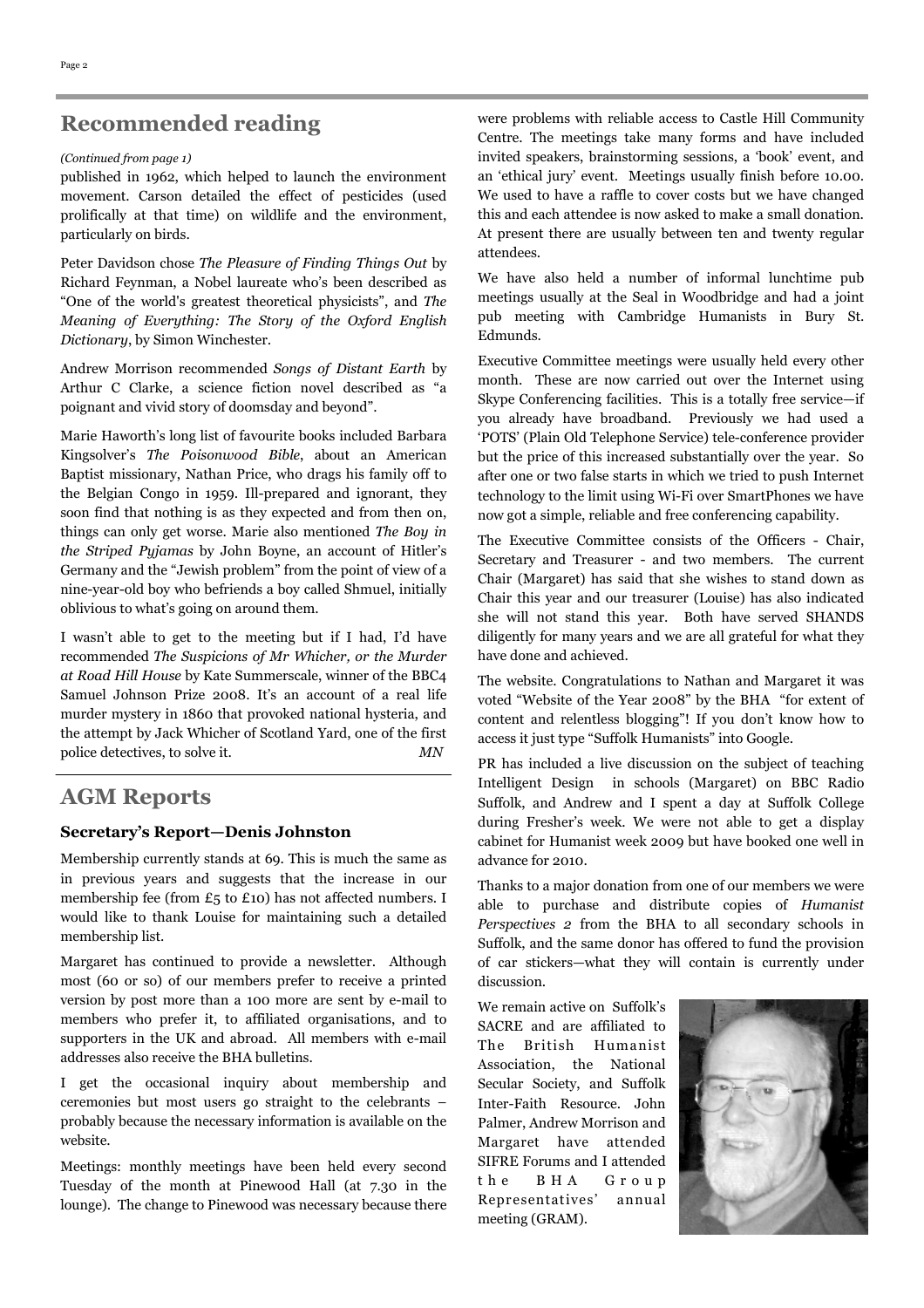#### **Webmaster's Report—Nathan Nelson**

Believe it or not, the SH&S website in its current form has now been going for four years, while Suffolk Humanists and Secularists have now had a website in one shape or another since March 2001. In 2009 we were chuffed to receive the best regional website award from the BHA—in their words: "for blogging mercilessly; providing a content-rich, regularlyupdated website".

Overall for the year to 31st March 2010, the website has still been busy but a little less so than the previous year, with visits down 11%. In the last year the website has had 10,570 visitors from 135 countries paying 13,767 visits and viewing 26,183 pages. Our top page, responsible for around 10% of all site visits, is on funeral etiquette (we're the number 3 search result for funeral etiquette on Google UK).

We've continued to update and upgrade the site, but there's always more to do. In 2010-11 I hope we can look at a more contemporary feel, better integration with social media, reviewing the presentation of some of our content, and improving user registration and commenting. Your contributions and feedback are very, very much appreciated.

#### **Chairperson's Report—Margaret Nelson**

I founded Suffolk Humanists in 1991 with a small group of BHA members. Three of them—Madge and Ron Alston, and Marie Haworth—are still members. Since then I've been group secretary, with the exception of about three years in the chair. I think it's time that I handed over these responsibilities to other people, though I'll continue to try to make myself useful.

I'd like to thank everyone who's been so supportive, especially those who've helped me to get the newsletters out—collecting them from the printers, stuffing envelopes and sticking on labels and stamps.

It's very satisfying to know that the group continues to thrive and that we have new members who'll contribute their energy and ideas. In addition to our members, we have lots of supporters who follow our activities with interest— I email news updates to people all over the UK and abroad.

Those of us in the Ceremonies Team (David Mitchell, Sophie Lovejoy and I) continue to provide hundreds of ceremonies, mainly funerals, that have been attended by thousands. We're often told how much people appreciate our work. One of my most recent funerals was for Linn Barringer of Woodbridge, who used to post comments on our website. We'd been friends since I did his mum's funeral.

In December 2011 it will be our 20th anniversary. I hope we can celebrate with a "do" of some sort.

#### **Treasurer's Report—Louise Armstrong**

This is my second and final report to you as treasurer as I am unable to continue for personal and health reasons. The accounting period for this report is 1st January to 31st December 2009. With generous donations and an increase in the annual membership subscription we end 2009 in a much more healthy financial position. It was agreed at last year's AGM that subs should be increased from  $E_5$  to £10 annually. If members wish to give more as a donation, that is of course more than acceptable.

More and more members sign up and pay their subscription and donations by standing order; this is by far the best method of payment until members change banks and forget to let us know!

Just a little reminder for those of you who don't pay by standing order that the annual subscription is due at the AGM. All cheques gratefully received.

I wish the Suffolk Humanists & Secularists group and its new treasurer best wishes for the future.

#### **Financial Statement at 31st March 2010 Period between 1/1/2009 and 31/12/2009**

| <b>INCOME</b><br>Opening balance                                                                                                                                                                                                                              | 283.85   |                                                                                           |
|---------------------------------------------------------------------------------------------------------------------------------------------------------------------------------------------------------------------------------------------------------------|----------|-------------------------------------------------------------------------------------------|
| Donation<br>Membership + donations<br>Raffle & collections                                                                                                                                                                                                    |          | 840.40<br>797.00<br>286.20                                                                |
| Total other income                                                                                                                                                                                                                                            |          | 1,923.60 1,923.60                                                                         |
| Total income                                                                                                                                                                                                                                                  | 2,207.45 |                                                                                           |
| <b>EXPENDITURE</b><br><b>NSS</b> affiliation<br><b>BHA</b> affiliation<br><b>SIFRE</b> affiliation<br>Annual subscription to G W Foote<br><b>SAVO</b><br>Secretary's admin costs<br>Printing<br>Room hire<br>Telephone conference calls<br>Books from the BHA |          | 29.00<br>70.00<br>25.00<br>15.00<br>5.00<br>267.60<br>53.22<br>381.00<br>115.69<br>319.00 |
| Total expenditure                                                                                                                                                                                                                                             | 1,280.51 | 1,280.51                                                                                  |
| Balance at Co-operative Bank at 31/12/2009                                                                                                                                                                                                                    | 926.94   |                                                                                           |

Note: G W Foote publishes The Freethinker.

SAVO is the Suffolk Association of voluntary Organisations. They publish a directory of local organisations.